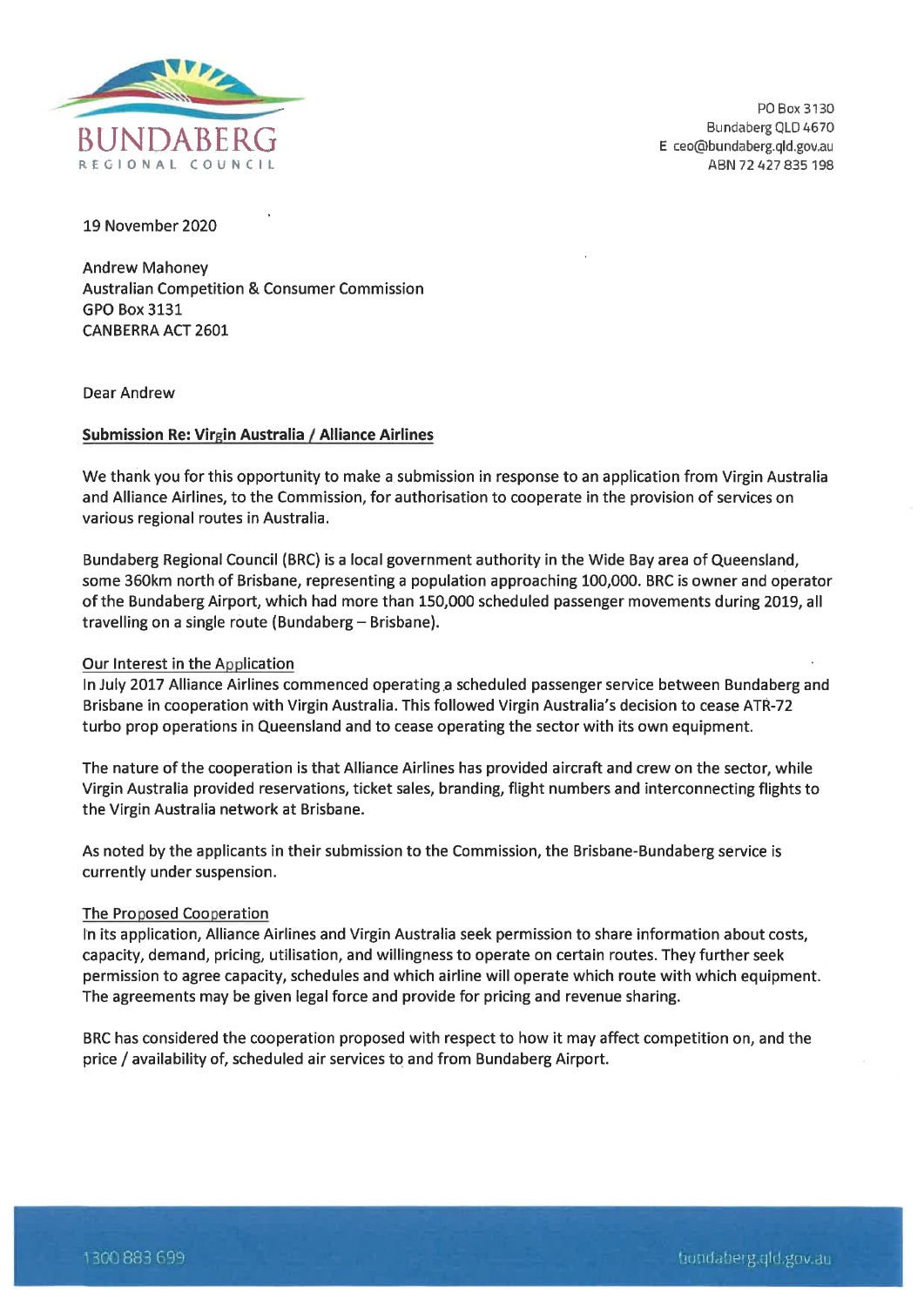Competition. Qantas dominates all segments of the local market for scheduled air travel at Bundaberg Airport, with its network of destinations and with frequency of services. Neither Alliance Airlines nor Virgin Australia alone can compete effectively on either of these dimensions. Indeed, the experience of the last three years suggests that they did not threaten Qantas dominance even in cooperation.

We are aware, based on verbal anecdotal advice from both Qantas and Alliance, that over 50% of passengers travelling from Bundaberg to Brisbane connect onward to other domestic or to international destinations. Consequently, a strong domestic network and link to international networks is required to compete for all passengers, rather than for just point-to-point travellers.

To compete fully for Brisbane/Bundaberg point-to-point travellers, morning and evening services are needed. This makes it possible for business day trips to either city from the other.

By way of example, consider medical specialists and their patients. A specialist can operate a clinic for patients in Bundaberg at the cost of only one day away from Brisbane. In the same way, Bundaberg patients can consult specialists in Brisbane without the need to pay for overnight accommodation.

Qantas has operated 50 and 74 seat Dash-8 aircraft on the sector and is therefore able to match seat supply to various levels of demand and to operate a high service frequency.

Virgin Australia's B737 aircraft carry 176 seats. Virgin Australia therefore requires something like twice as many passengers as Qantas to operate profitably. This, and the current market potential of the route, means Virgin Australia is unlikely to be able to offer competitive frequency of service.

Alliance Airlines F70 aircraft carry 80 seats which means they can operate at closer to Qantas scale than Virgin Australia. However, because the F70 is a jet aircraft, it is relatively fuel inefficient on the Bundaberg - Brisbane sector compared to a turbo prop. It would thus need consistently high load factors to operate profitably on the route. If it can access only the point-to-point traveller market, Alliance Airlines is also unlikely to be able to offer competitive frequency of service.

In conclusion, if the Commission authorises Virgin Australia and Alliance Airlines to cooperate on the Bundaberg-Brisbane sector, they will be able to serve both point-to-point and connecting passengers to and from Bundaberg. Even in cooperation, though, they remain at a competitive disadvantage due to lower efficiency of their current fleet.

Price / Availability. During the last quarter of 2019 Qantas and Alliance Airlines / Virgin Australia operated the Bundaberg - Brisbane sector in competition with each other. Discounted fares and special offers were regularly available to travellers, with fares sometimes as low as \$99 (each way). This represented an approximately \$40 discount to a standard advanced booking fare.

With the Alliance Airlines / Virgin Australia service under suspension, the advance booking fare is now close to \$170 (each way). It is, of course, not possible to say if this increase is due to a lack of airline competition on the route or whether the higher fare is Qantas strategy during COVID-19 recovery.

During the last quarter of 2019, there were as many as six daily services between Bundaberg and Brisbane operated by the two airlines. This included a welt patronised early morning departure to, and a mid-evening arrival, from Brisbane. The aircraft and crew overnighted in Bundaberg, incurring crew accommodation costs.